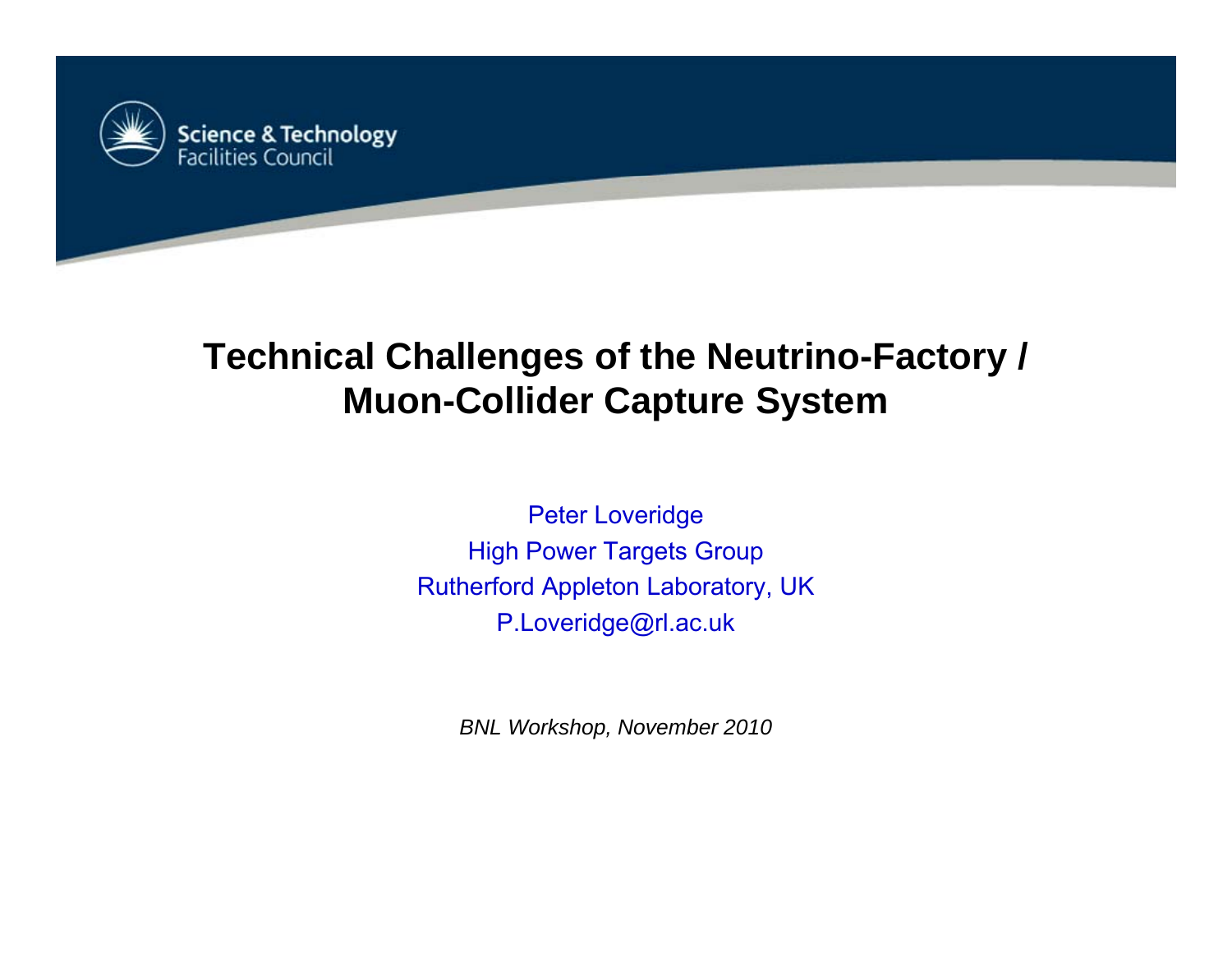# **Background**

- $\bullet$ NF/MC Target station concept emerged ~10 years ago in "Study-II" document
- • Since that time:
	- Much effort devoted to target development
	- But little development on issues of target integration with solenoid capture system…

### In this Presentation

- $\bullet$ Will set out some of the technical issues
- $\bullet$ Will present some "Order of magnitude" calculations
- $\bullet$ Will draw comparisons with "state-of-the-art" technology

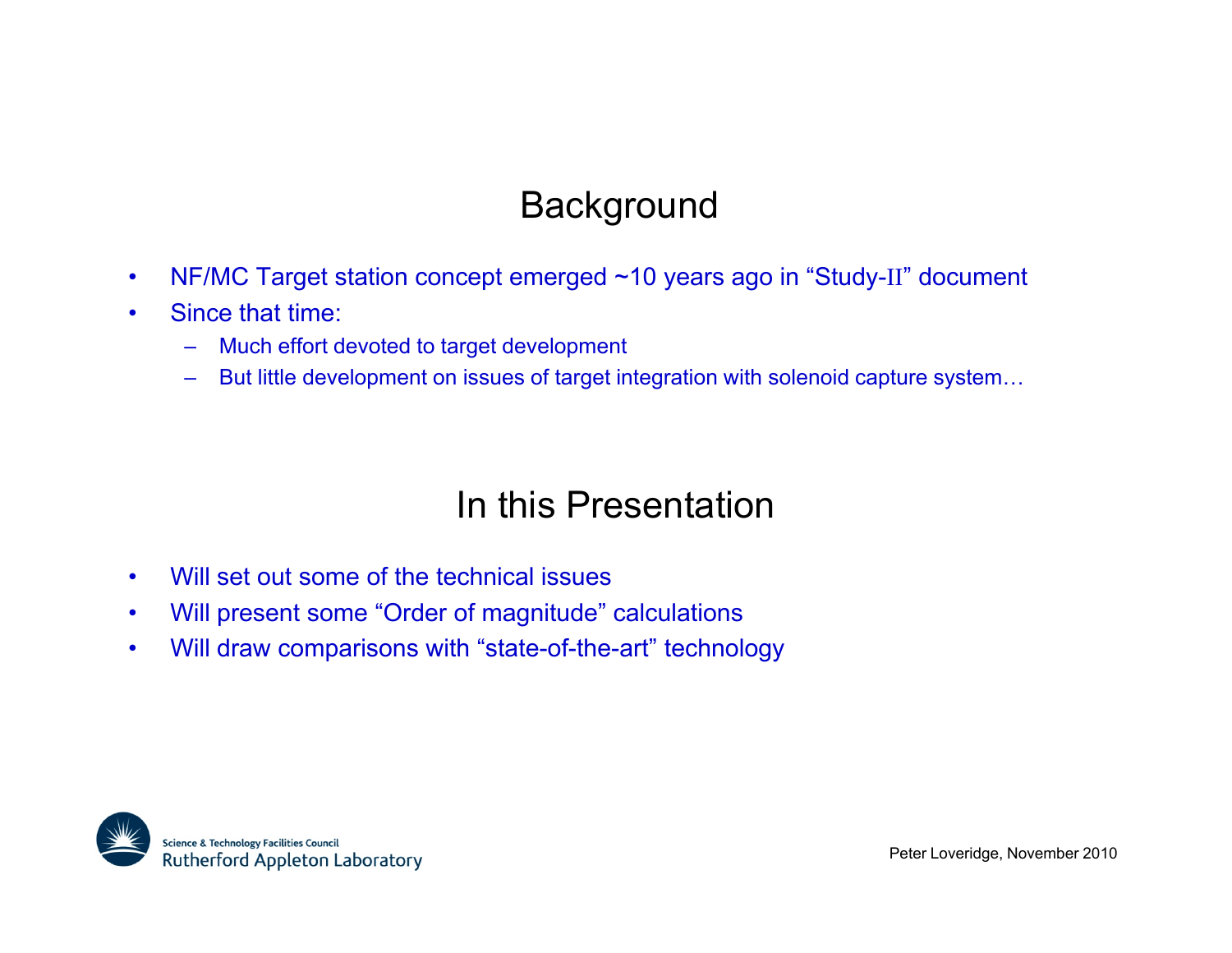## NF/MC Target Station Concept

- $\bullet$  A 20 Tesla hybrid Nb3Sn / Cu solenoid is proposed
	- 14 Tesla to be generated by a superconducting magnet
	- 6 Tesla to be generated using a resistive insert magnet
- • 4 MW proton beam interacting with a high Z target material
	- $\,$  Pions captured in the clear bore of the magnet and transported downstream



*Neutrino factory study-2 target concept courtesy: Van Graves, ORNL*

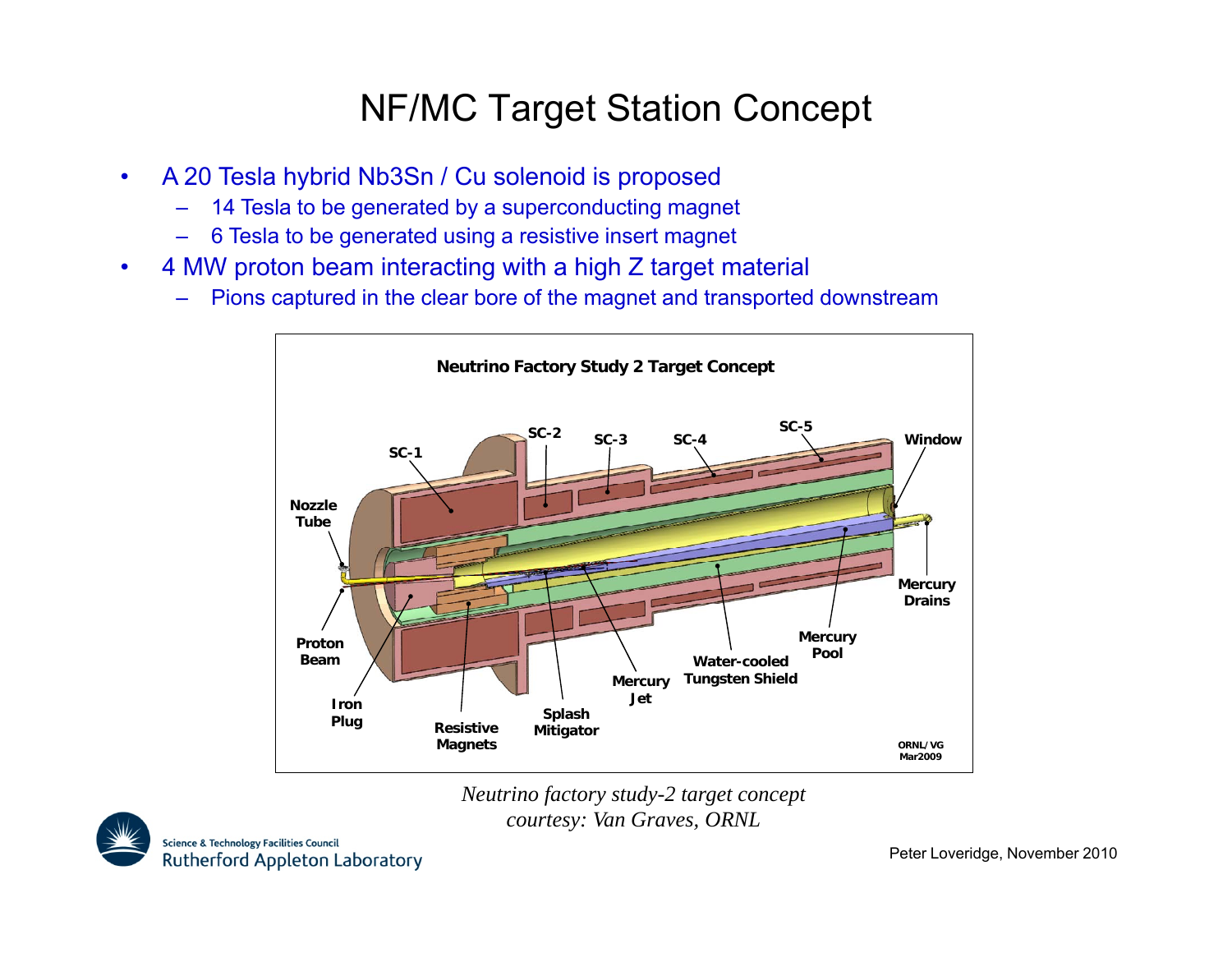# Technical Challenges

*Two factors that lead to some significant technical challenges:*

- 1. Demanding Magnet Parameters *High field (14 Tesla) in a large bore (1.3 m)*
	- Huge magnetic forces (10,000 Ton)
	- Large stored energy (~600 MJ)
	- Pushing at the limits of present superconductor technology
- 2. Harsh Radiation Environment *Heating and material damage Issues*
	- – Heat load from 4 MW pulsed proton beam
		- Total Heat load into the cold mass
		- Local Power Density
		- Instantaneous pulsed heating effects
	- Radiation damage to materials
		- •**Superconductor**
		- •**Stabiliser**
		- •Turn-to-turn insulation
		- •Load Bearing Elements

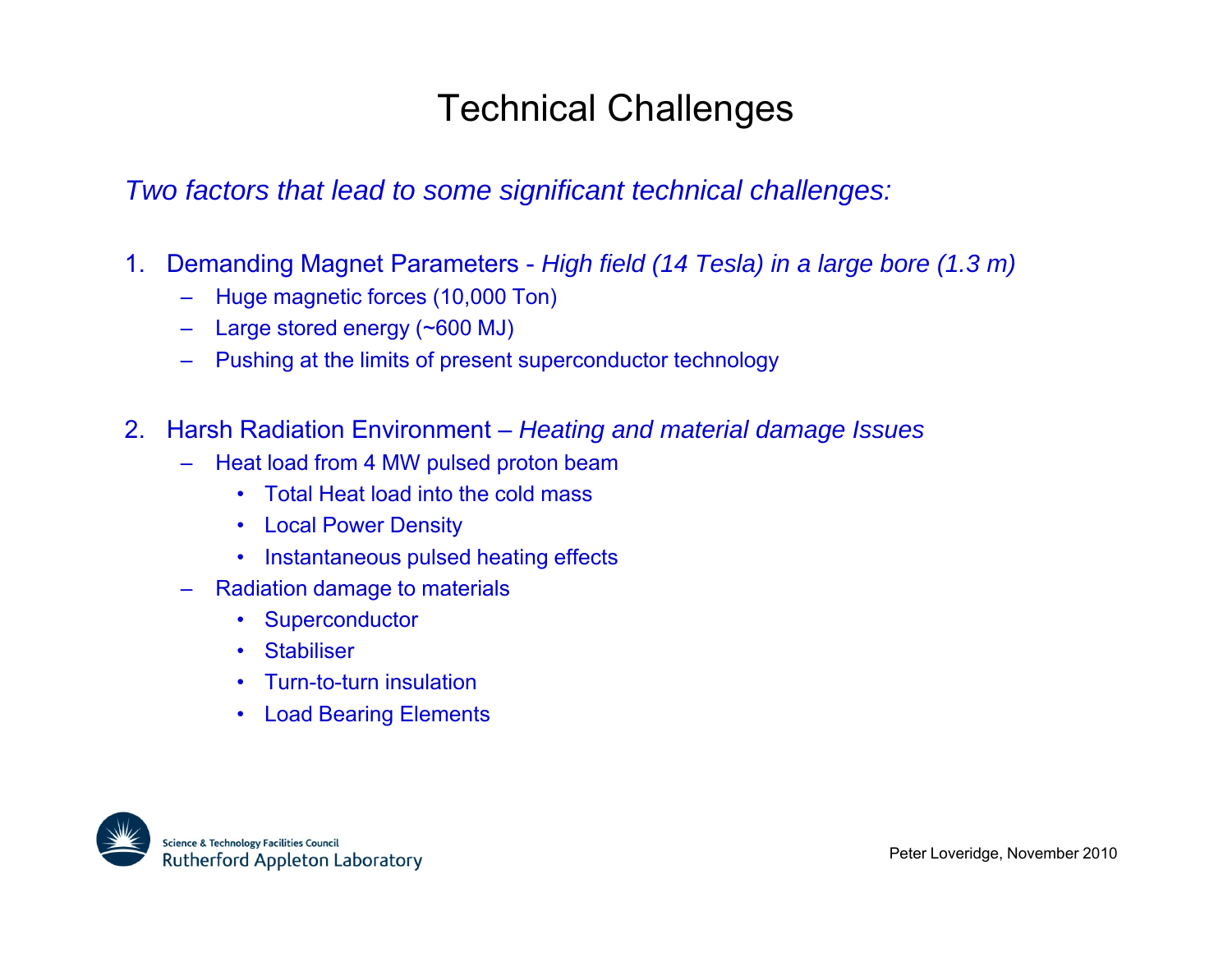### Magnetic Forces

| Coil             | <b>JDEN</b>                          | <b>BMAX</b> | <b>FZ</b> | <b>FR</b> | PINT  | σR max | $\sigma\theta$ max | σZ mean        |
|------------------|--------------------------------------|-------------|-----------|-----------|-------|--------|--------------------|----------------|
|                  | (A/mm 2)                             | (T)         | (Tonnes)  | (Tonnes)  | (bar) | (MPa)  | (MPa)              | (MPa)          |
| <b>NC01</b>      | 24.4                                 | 20.1        | 42        | 2,409     | 282   | 28     | 109                | 6              |
| <b>NC02</b>      | 19.1                                 | 18.6        | 68        | 6,340     | 486   | 49     | 123                | 3              |
| NC <sub>03</sub> | 14.9                                 | 16.1        | $-67$     | 8.620     | 355   | 36     | 112                | $\overline{2}$ |
| SC01             | 23.4                                 | 14.5        | 10,809    | 79,640    | 1097  | 110    | 182                | 27             |
| <b>SC02</b>      | 25.5                                 | 11.3        | $-4,972$  | 17,498    | 546   | 55     | 148                | 28             |
| SC <sub>03</sub> | 29.7                                 | 7.9         | $-3,048$  | 12,593    | 254   | 25     | 107                | 25             |
| SC04             | 38.3                                 | 5.8         | $-1,541$  | 9,090     | 118   | 12     | 92                 | 27             |
| <b>SC05</b>      | 48.4                                 | 4.1         | $-1,068$  | 5,417     | 59    | $6 \,$ | 73                 | 32             |
| SC <sub>06</sub> | 67.9                                 | 3.8         | $-60$     | 515       | 44    | 4      | 72                 | 8              |
| SC07             | 70.5                                 | 3.3         | $-45$     | 597       | 45    | 4      | 53                 | $\overline{a}$ |
| SC <sub>08</sub> | 70.5                                 | 2.9         | $-117$    | 444       | 33    | 3      | 40                 | 11             |
|                  |                                      |             |           |           |       |        |                    |                |
|                  | 79,640 t<br>$17.409 +$<br>$17.502 +$ |             |           |           |       |        |                    |                |







*Finite Element Analysis Top: Element Mesh Bottom: B Field plot*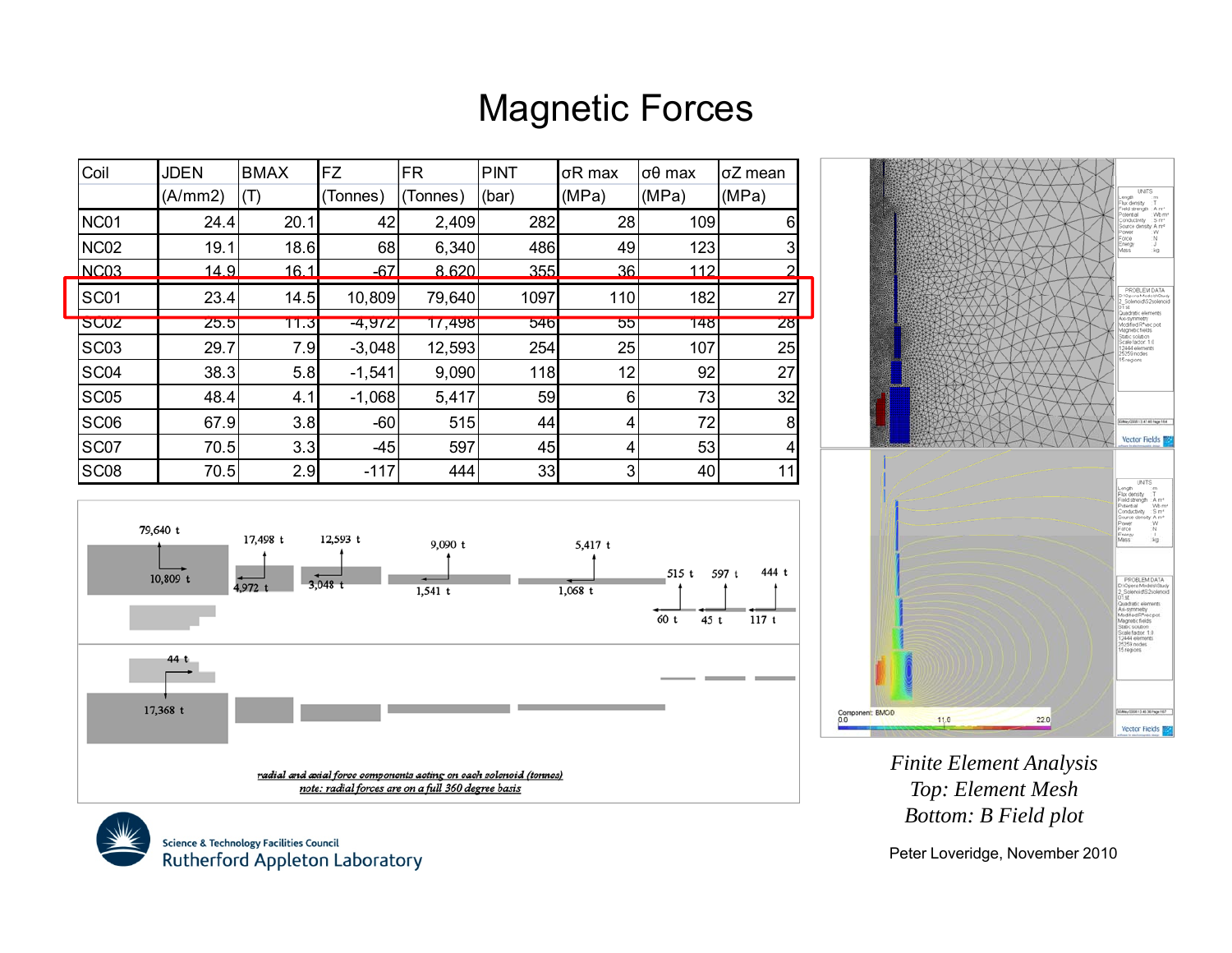## Magnetic Forces: Implications

- • Radial "magnetic pressure" Forces
	- ~1000 bar in SC1!
		- "magnetic pressure" realised as a tensile hoop stress in the winding and support structure
		- Much of the coil cross-section to be taken up by load bearing elements



- • Axial "inter-coil" Forces
	- ~10,000 tonnes in SC1!
		- Equal and opposite attractive forces balanced between the first five SC coils
			- House these coils in a single cryostat and let them react against one-another
			- Must avoid transmitting the inter-coil loads up to room temperature (generates large cross-section heat leak path)
		- Axial spaces between coils to be filled with load bearing material in order to support the axial compressive load
			- • Difficult to generate axial spaces between coils for potential target system integration



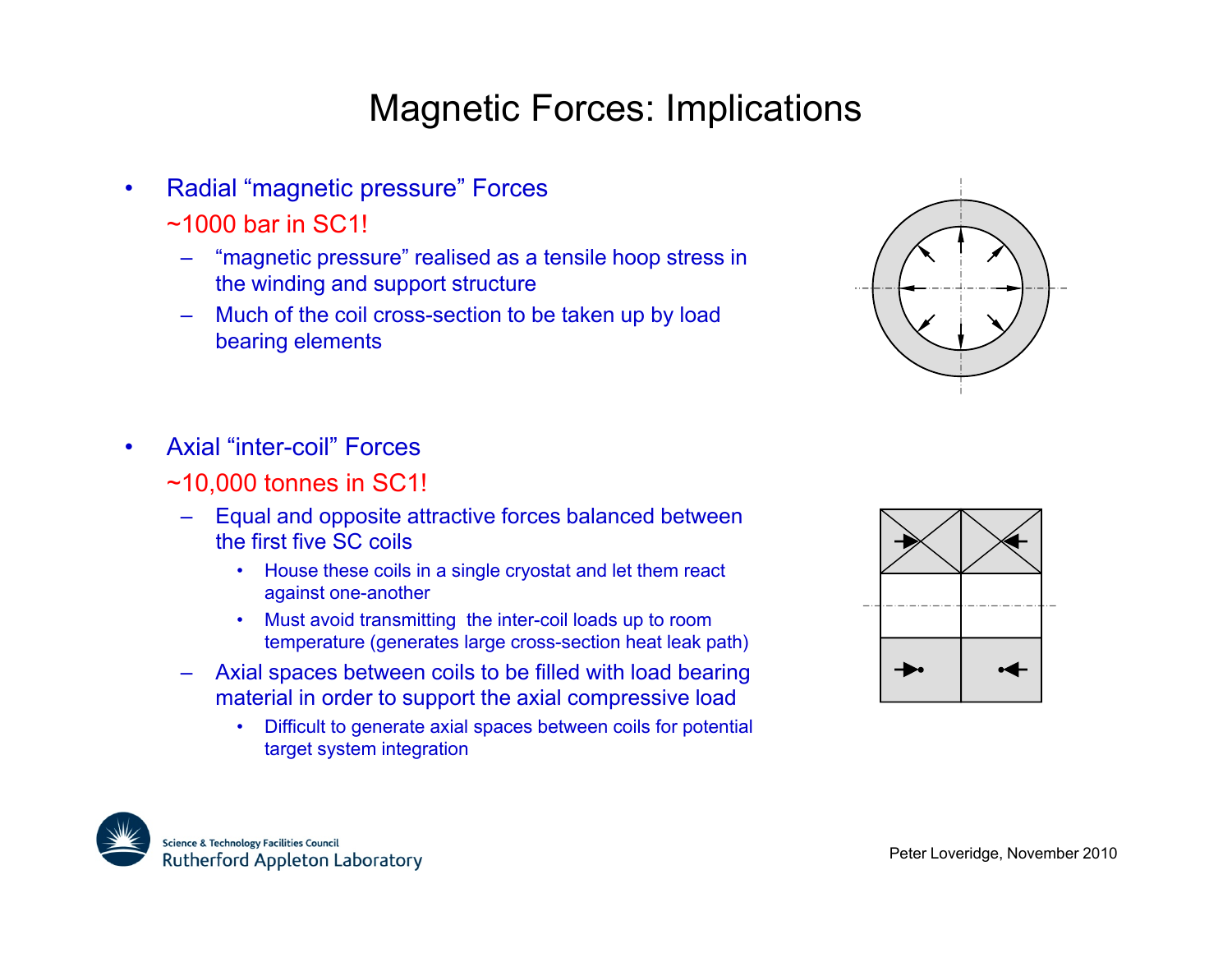# Stored Energy

- • Stored Energy in NF target solenoids ~600 MJ
	- Stored magnetic energy comes from

$$
E_m = \frac{1}{2}LI^2
$$

- Inductance of a solenoid depends on coil geometry and increases as the bore radius is enlarged
- i.e. enlarging the magnet bore size increases the stored energy
- • This energy needs to be managed safely in the event of a quench
	- Means that much of the coil cross-section taken up by stabilising copper or aluminium, reducing the net "engineering" current density  $_{mag}$



*Context:The stored energy in each ATLAS end-cap magnet is ~200 MJ (Equivalent to the energy of an inter-city train at full speed)*

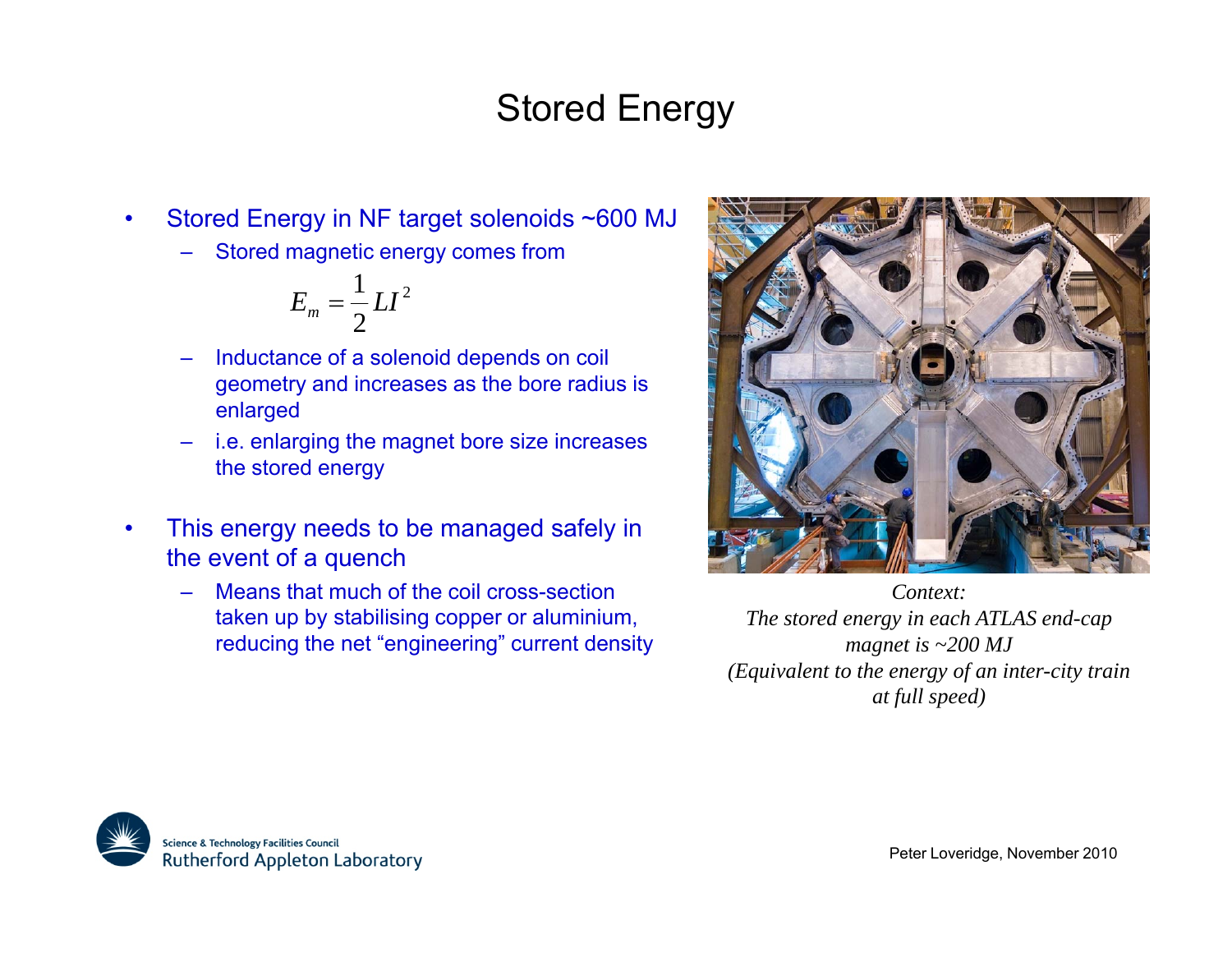# What are the Operating Limits of Present SC Solenoids?

•Recall: NF/MC capture system relies on a combination of *large bore* and *high field*

| <b>Magnet</b>                                | <b>Central Field</b><br><b>Contribution</b><br>from SC coils<br>(Tesla) | <b>Bore</b><br><b>Diameter</b><br>(m) | <b>Stored</b><br><b>Energy</b><br>(MJoule) | <b>Operating</b><br><b>Temperature</b><br>(Kelvin) | Cable<br><b>Technology</b>                      |
|----------------------------------------------|-------------------------------------------------------------------------|---------------------------------------|--------------------------------------------|----------------------------------------------------|-------------------------------------------------|
| <b>NF/MC Capture</b><br>Solenoid             | 14                                                                      | 1.3                                   | 600                                        | $\mathcal{P}$                                      | Proposed Nb <sub>3</sub> Sn<br><b>CICC</b>      |
| Delphi (LEP)<br>(1989)                       | 1.2                                                                     | 5.6                                   | 100                                        | 4.5 K                                              | NbTi cable<br>coextruded with<br>Al stabiliser  |
| NHFML 45-T<br><b>Hybrid Magnet</b><br>(2000) | 14                                                                      | 0.7                                   | 100                                        | 1.8 K                                              | CICC, 3 nested<br>coils<br>$2xNb3Sn$ , $1xNbTi$ |
| <b>ITER CSMC</b><br>(2000)                   | 13                                                                      | 1.6                                   | 640                                        | 4.5 K                                              | Nb <sub>3</sub> Sn CICC                         |
| CMS (LHC)<br>(2006)                          | 4                                                                       | 6                                     | 2600                                       | 4.5 K                                              | NbTi cable<br>coextruded with<br>Al stabiliser  |

*Operating Parameters of the NF MC Capture solenoid in Context*

•The desired operating parameters are similar to those of the ITER CSMC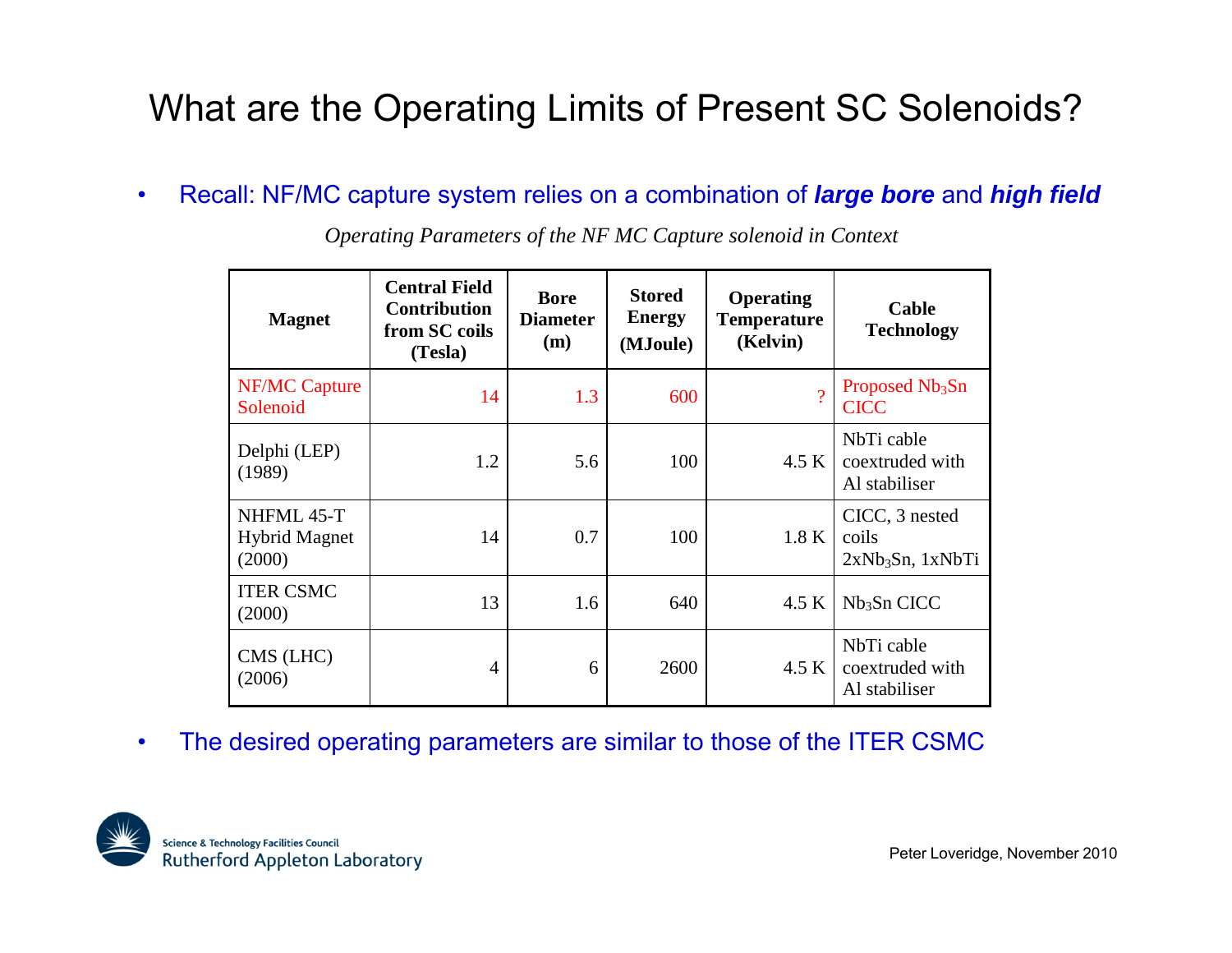# Notes on Bore Shielding

- • Shielding in the Solenoid bore must be sufficient to:
	- – Limit the heat load on the cold mass to a "reasonable" $\overline{1}$  level  $\overline{1}$   $\overline{1}$   $\overline{1}$   $\overline{1}$   $\overline{1}$   $\overline{1}$   $\overline{1}$   $\overline{1}$
	- – Prevent excessive radiation damage to the coil materials
	- i.e. Shielding must not be too thin!  $T_{\text{Shield}}$
- •But… to increase  ${\sf T}_{\sf shield}$  while keeping  ${\sf B}_{\sf 0},\,{\sf R}_{\sf Bore},\,$ and J the same means:
	- Increased SC volume (expense)
	- Greater magnetic forces (mechanical design)<br>– Increased inductance (stored energy)
	- Increased inductance (stored energy)
	- –Ratio B $_{\sf Max}/{\sf B}_0$  less favourable (magnetic design)
	- i.e. Shielding must not be too thick!
- • Getting the shield design right is critical
	- See talk by Nicholas Souchlas



*Schematic showing a "short-fat" solenoid with shielding in the bore*

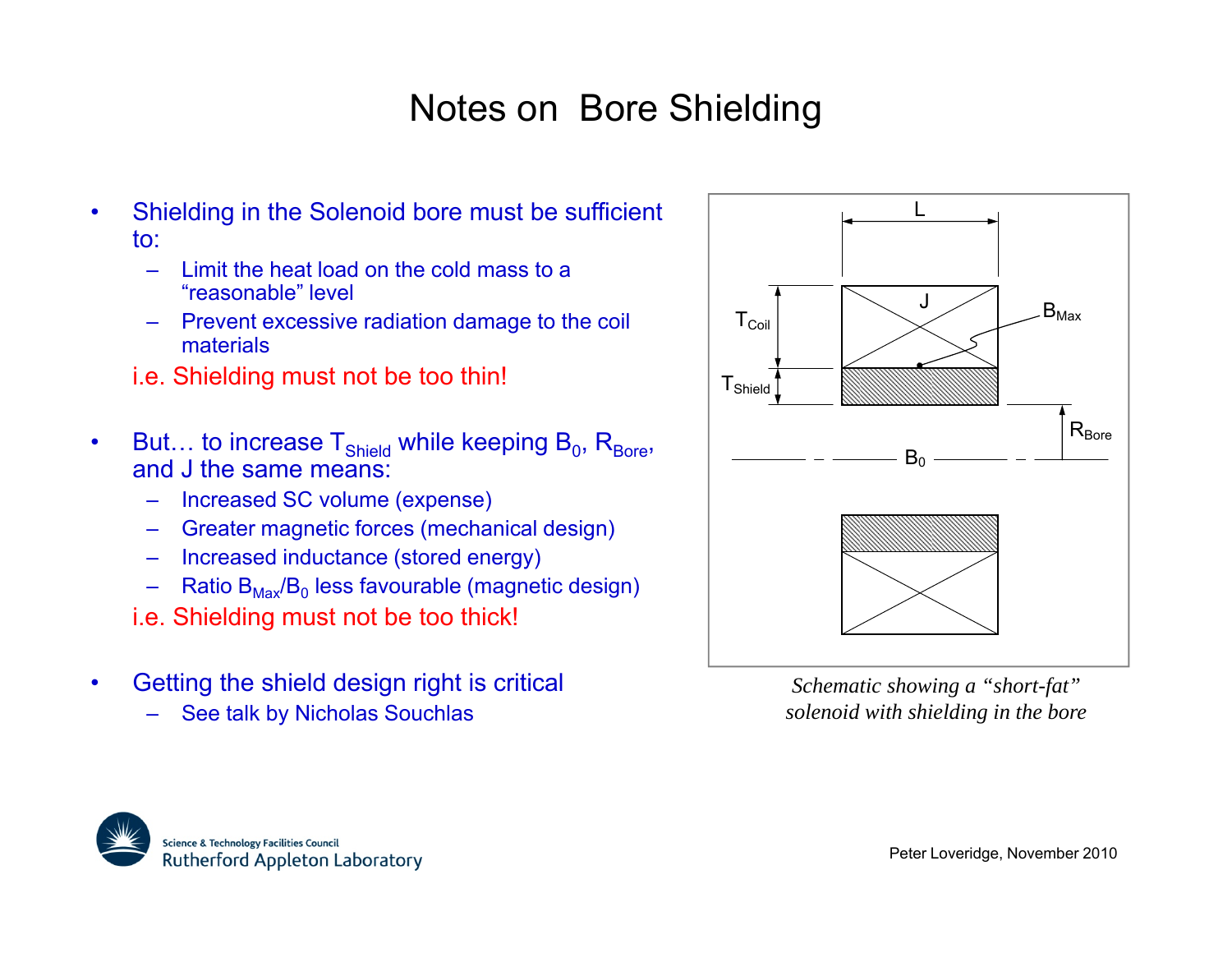#### Notes on Bore Shielding *Q: Where does the 4 MW Beam Power go?*

| <b>Region</b>                        | <b>Power</b><br>$\left[\mathrm{kW}\right]$ | $%$ of 4 MW<br><b>Beam Power</b> |
|--------------------------------------|--------------------------------------------|----------------------------------|
| WC Shield                            | 2,694                                      | 67.3                             |
| Other (mostly particles inside bore) | 577                                        | 14.4                             |
| Hg Jet                               | 401                                        | 10.0                             |
| Cu Coils                             | 232                                        | 5.9                              |
| <b>SC</b> Coils                      | 62.7                                       | 1.6                              |
| Iron Plug                            | 15.2                                       | 0.4                              |
| Hg Pool                              | 12.5                                       | 0.3                              |
| Be Window (at 6m)                    | 1.7                                        |                                  |



*(From FLUKA simulation by John Back, Warwick, Nov 2009)* Peter Loveridge, November 2010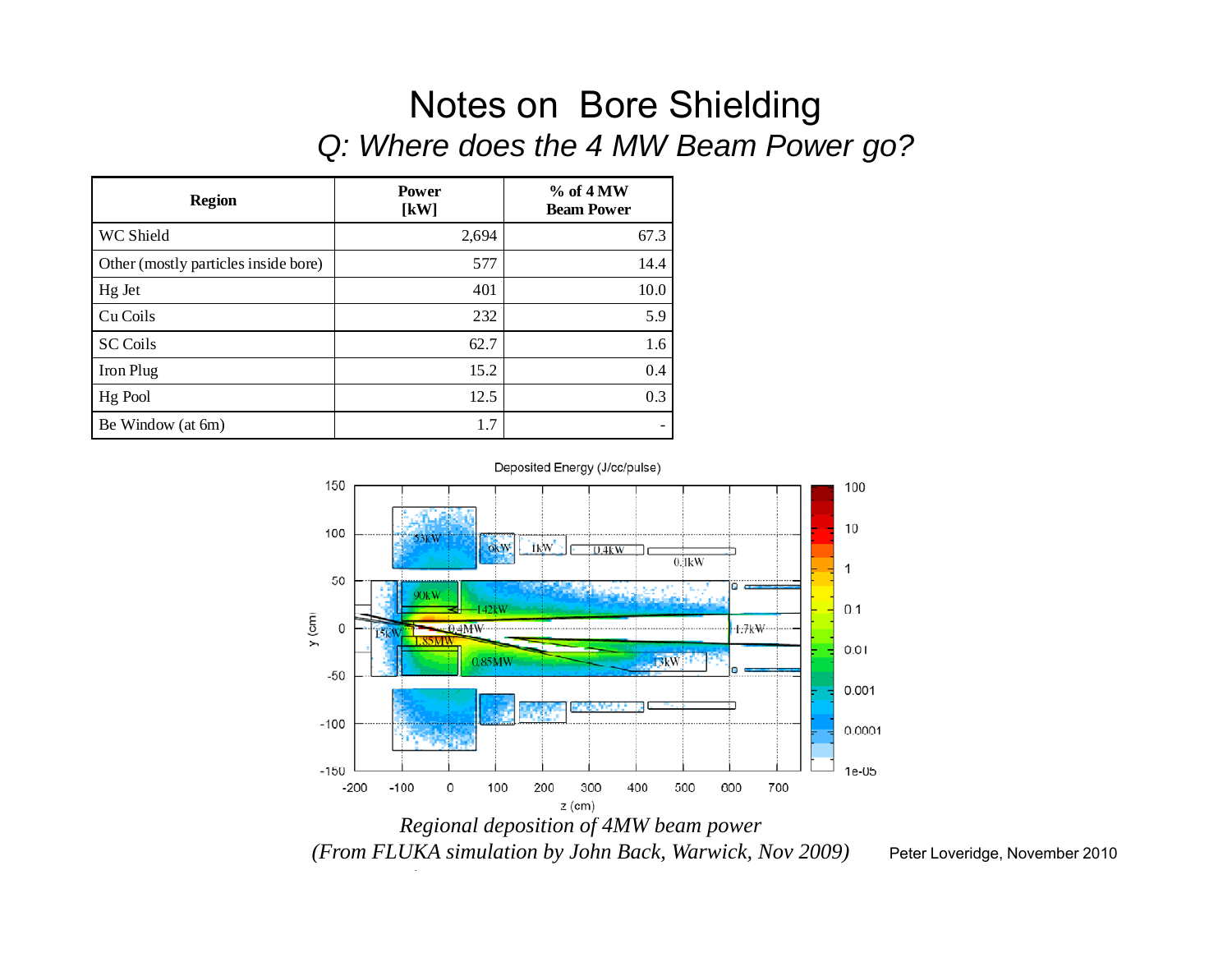#### Notes on Bore Shielding *Q: Where does the 4 MW Beam Power go?*

| <b>Region</b>                        | <b>Power</b><br><b>IKWI</b> | $%$ of 4 MW<br><b>Beam Power</b> |                                |
|--------------------------------------|-----------------------------|----------------------------------|--------------------------------|
| WC Shield                            | 2,694                       | 67.3                             | Designing a cooling systen     |
| Other (mostly particles inside bore) | 577                         | 14.4                             | capable of removing $\sim$ 2.7 |
| Hg Jet                               | 401                         | 10.0                             | MW from the shielding is a     |
| Cu Coils                             | 232                         | 5.9                              | challenge in its own right     |
| <b>SC Coils</b>                      | 62.7                        | 1.6                              |                                |
| Iron Plug                            | 15.2                        | 0.4                              |                                |
| Hg Pool                              | 12.5                        | 0.3                              |                                |
| Be Window (at 6m)                    | 1.7                         |                                  |                                |

Designing a cooling system capable of removing ~2.7 challenge in its own right



*(From FLUKA simulation by John Back, Warwick, Nov 2009)* Peter Loveridge, November 2010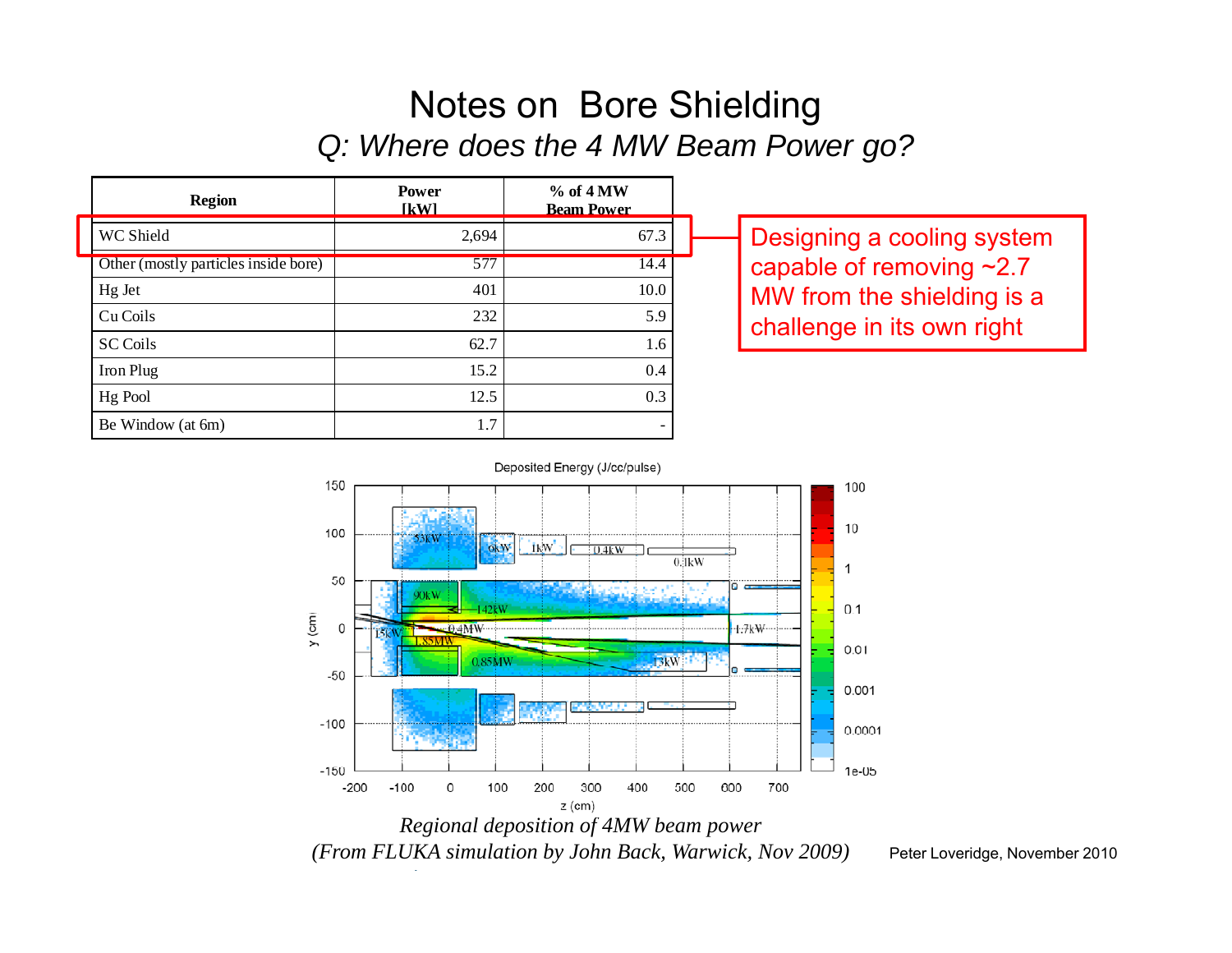#### Notes on Bore Shielding *Q: Where does the 4 MW Beam Power go?*





*(From FLUKA simulation by John Back, Warwick, Nov 2009)* Peter Loveridge, November 2010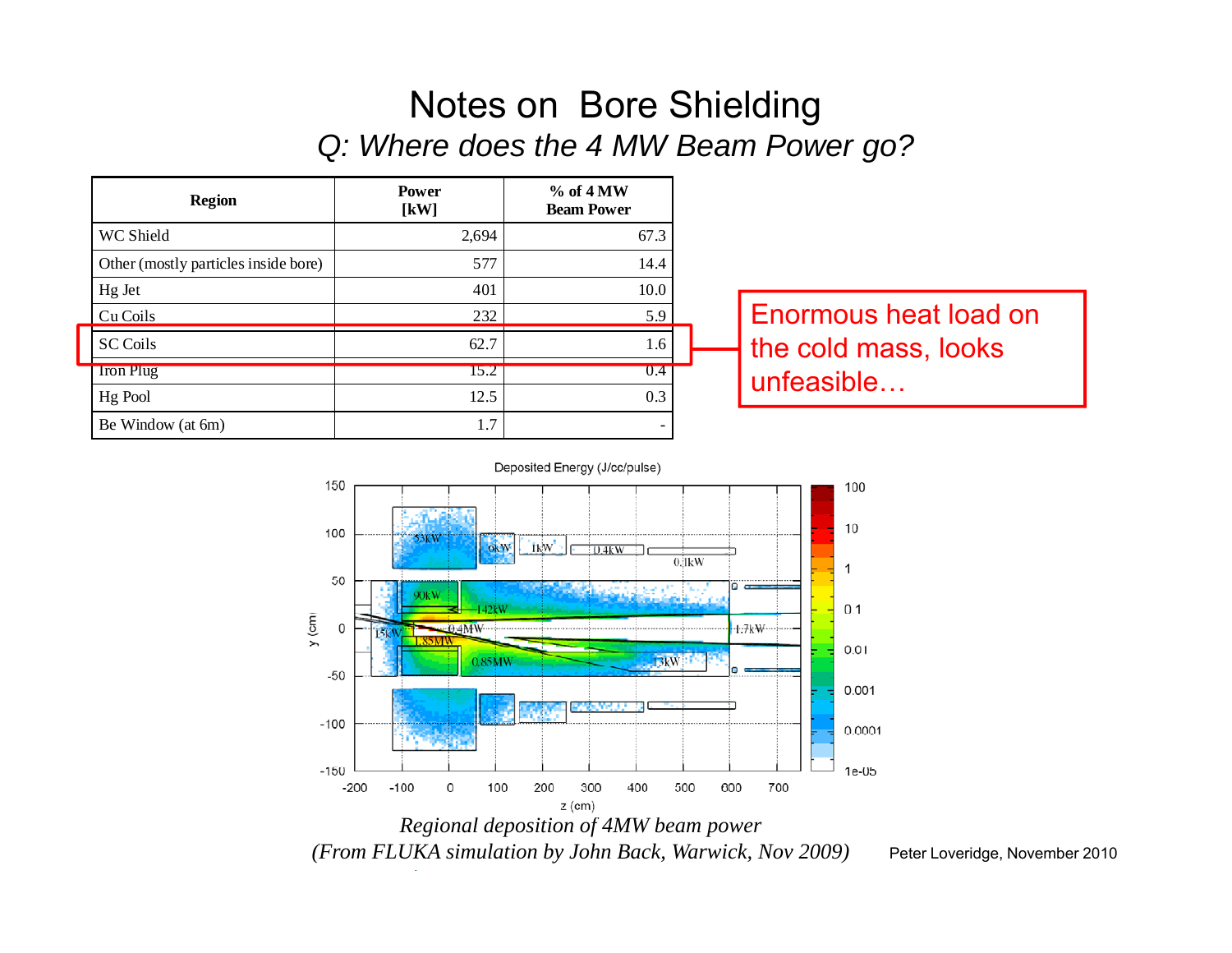## Total Heat Load into the Cold Mass

- •Integrated heat load determines the required cryo-plant capacity 63 kW integrated heat load on the NF target station cold mass is enormous!
- • To put it into perspective:
	- Total capacity of ITER cryo-plant is 65 kW @ 4.5 K
	- LHC uses eight 4.5K refrigerators one for each sector each with a capacity of 18kW at 4.5K. Each one requires an electrical input power of 4 MW.



*18 kW for CERN - LHC*



Large Scale Helium Refrigerator by Linde: The cryogenic cooling power at 4.5K at the *CERN accelerator complex*

**Science & Technology Facilities Council** Rutherford Appleton Laboratory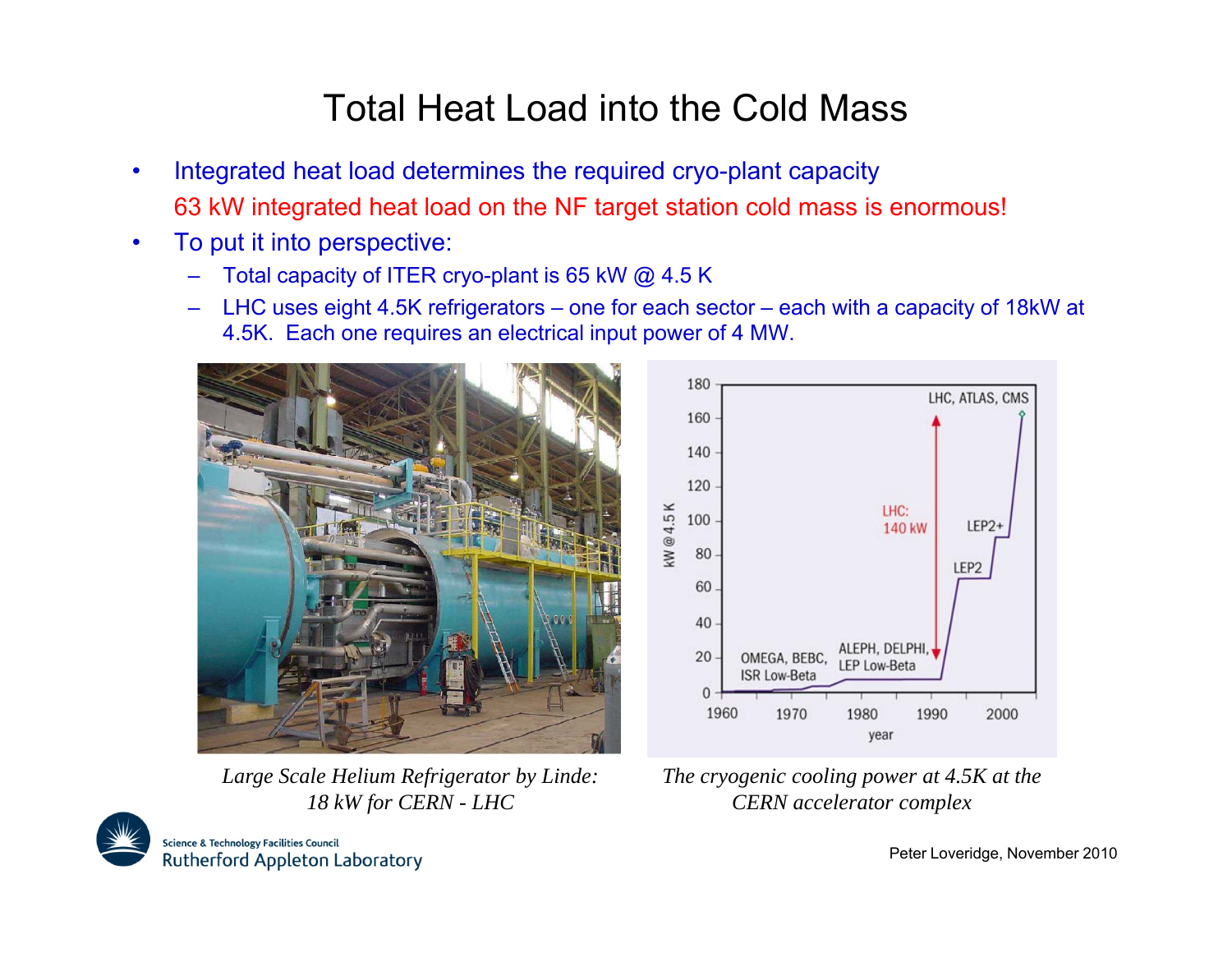## Local Power Density

- • But total heat load [W] is only part of the story…
- • Power *density* [W/m3] is also critical in the thermal design, where feasibility depends on
	- –Proximity of cooling channels
	- Helium flow-rate and pressure drop
	- Heat transfer surface area
	- Thermal diffusion time
- • The FLUKA simulation suggested a peak power density in SC1 of the order

0.2  $[J/kg/pulse] \times 50$  [Hz] = 10  $[mW/g]$ 

- • This is extremely high
	- E.g. ITER design guidelines suggest a limit for "local nuclear heat in the conductor" of 1 mW/cc



*Context:*

*The superconducting magnets of ITER*<br>E.g. ITER design guidelines suggest a limit weigh ~10,000 Tonnes

*Recall the cryogenic cooling capacity of 65 kW @ 4.5 Ki <sup>e</sup> Similar heat load to NF but in 100 i.e. NF, in ~100 times volume*

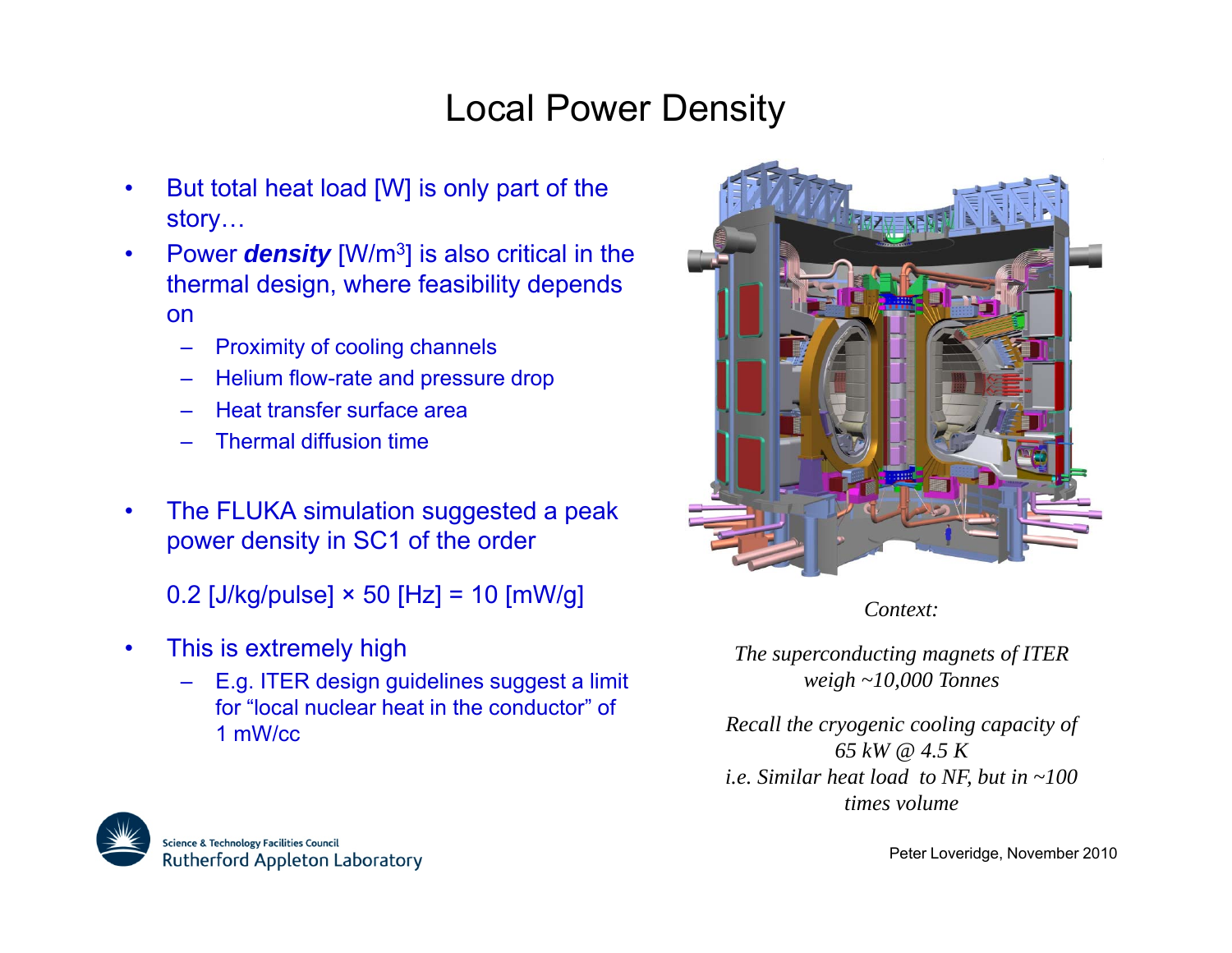### Instantaneous Pulsed Heating Effects

- •• Recall: beam repetition rate = 50 Hz
- • Each beam/target interaction generates an "instantaneous" ΔT in surrounding components
	- •ΔT Depends on *Energy Density* and material *Heat Capacity*



*Schematic: steady-state thermal operation*

*Energy Density Contour Plot otcourtesy: John Back, Warwick, Nov 2009*

•Peak **Energy Density** in superconducting coil:

$$
\frac{200 \text{ [MGy/yr]}}{2e7 \text{ [sec]} \times 50 \text{ [Hz]}} = 0.2 \text{ [J/kg per pulse]}
$$

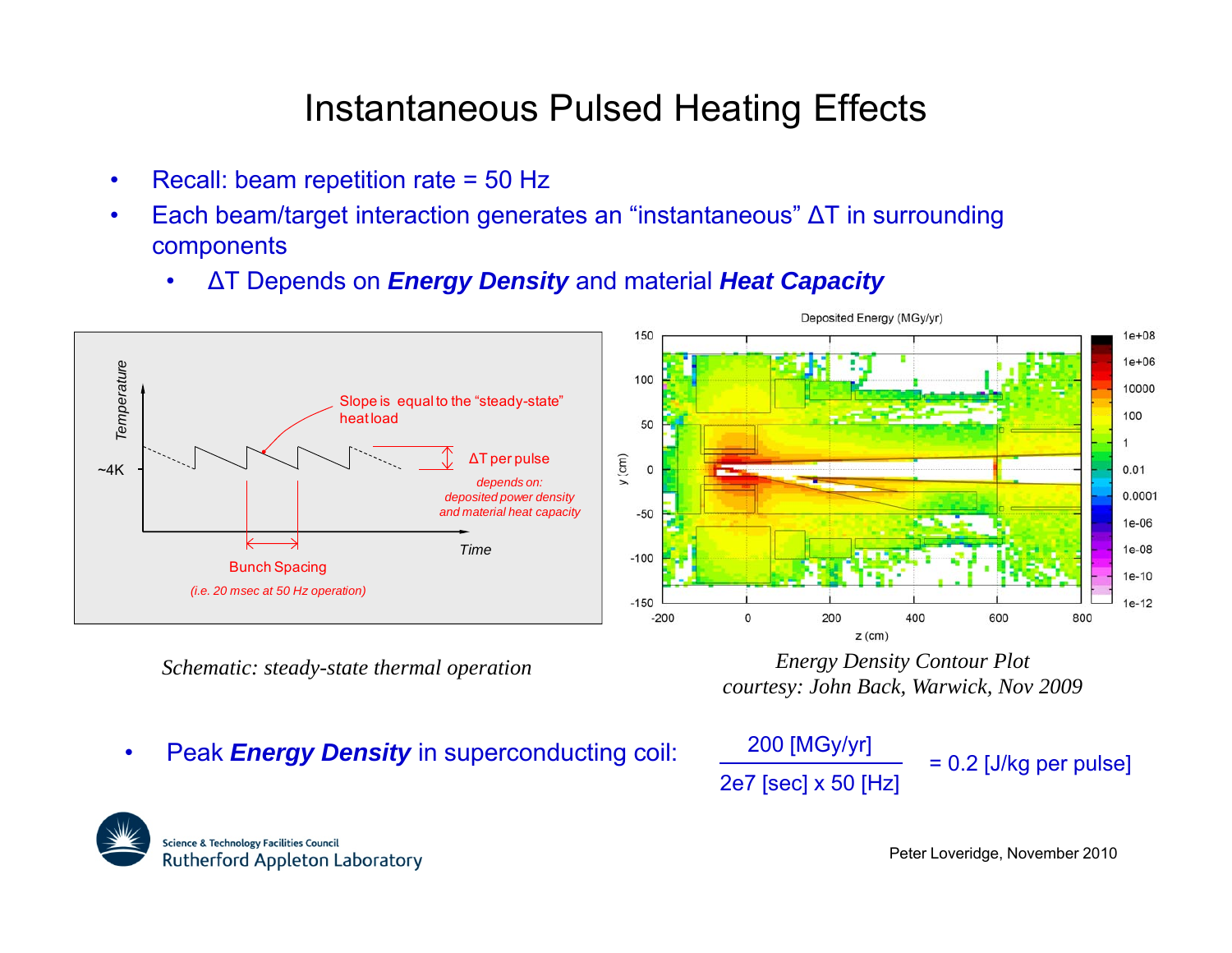## Instantaneous Pulsed Heating Effects

•Note: Heat Capacity of coil materials is markedly reduced at cryogenic temperatures



*Example: ITER Cable cross section ITER cross-sectionStainless-steel area ~ 45%*

*Copper area ~ 13% Nb3Sn area ~ 9%*



*Specific heat of coil materials*

•e.g. each pulse gives a  $\Delta \mathsf{T}$  in Copper @ 4 Kelvin of the order:

| $\Lambda$ T =                                                                               | <b>Energy Density</b> | $0.2$ [J/kg]   | $= 2 K$ |
|---------------------------------------------------------------------------------------------|-----------------------|----------------|---------|
|                                                                                             | <b>Heat Capacity</b>  | $0.1$ [J/kg.K] |         |
| <b>Science &amp; Technology Facilities Council</b><br><b>Rutherford Appleton Laboratory</b> |                       |                |         |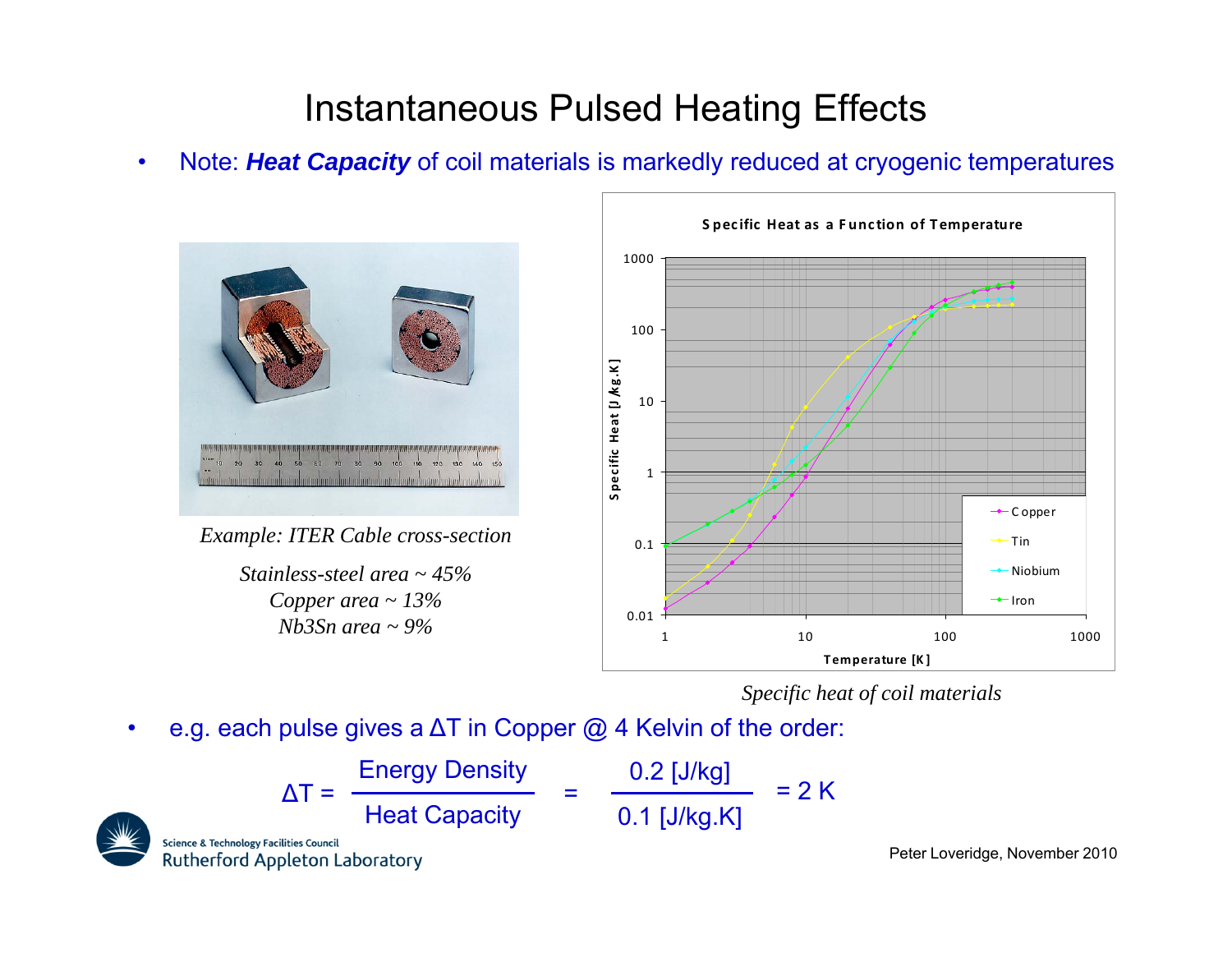# A Note on Superconductor Temperature Margin

- • Q: What temperature rise can be tolerated by the superconductor? - Answer depends on how hard we are pushing in terms of J vs B…
- • For Example:
	- Operating at 4K, with say, 10% margin on the load line
	- Temperature margin is then of the order:

$$
\frac{10}{100} \times (18-4) = 1.4 \text{ K}
$$



*Critical surface diagram for Nb<sub>3</sub>Sn* 

- • i.e. operating superconductor margin will typically be of the order 1K
	- Requires temperature stability < 1K in the superconductor



**Science & Technology Facilities Council** Rutherford Appleton Laboratory